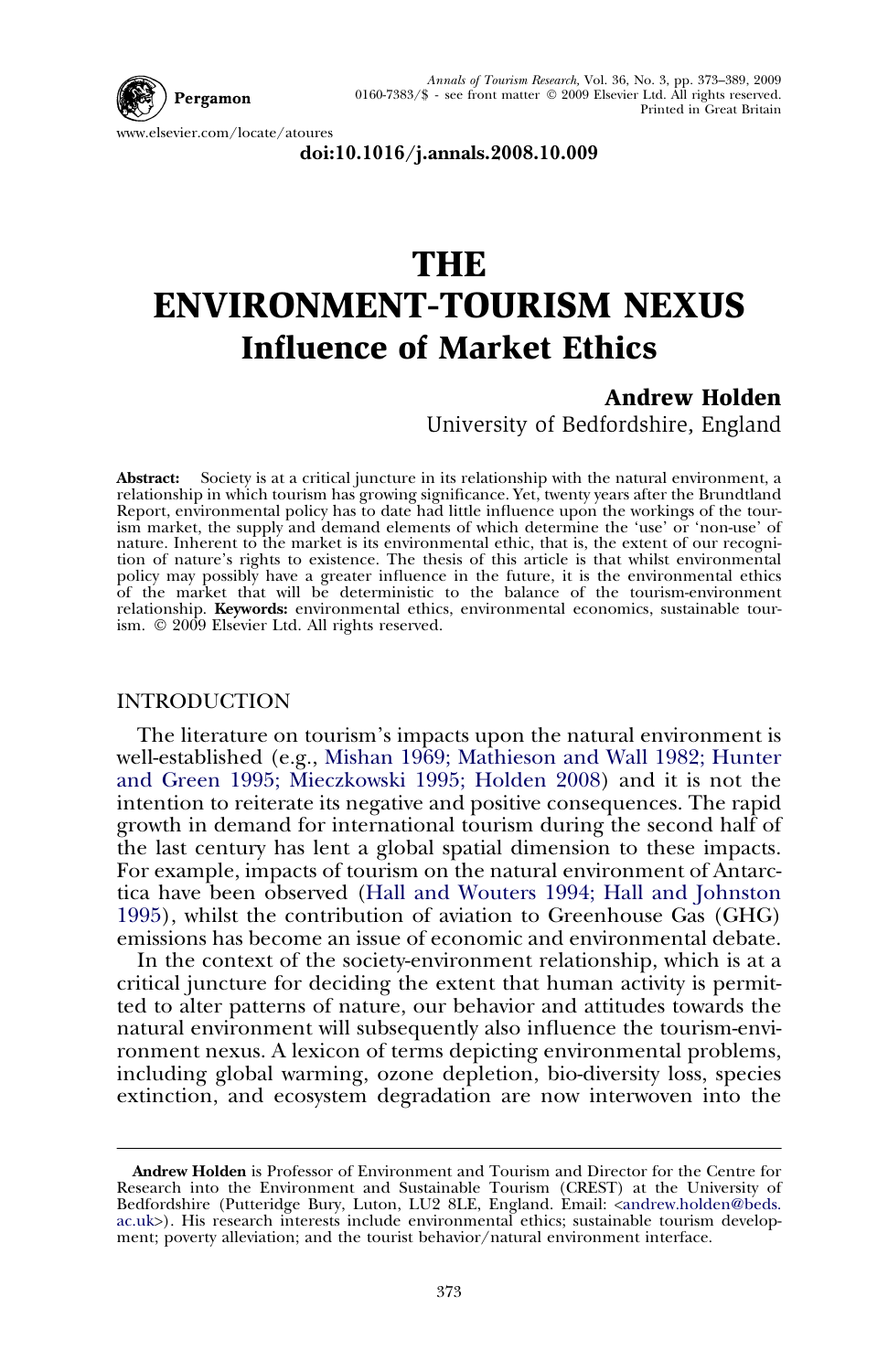discourse of global society. Scientific evidence suggests that these changes are a consequence of human activity rather than natural processes [\(Stern 2006; IPCC 2007\)](#page--1-0). Significantly, these changes in the natural environment also present a threat to the ''ecosystem services'' upon which our well-being depends ([Millennium Ecosystem Assess](#page--1-0)[ment 2005\)](#page--1-0).

These ecosystem services include: ''provisioning services'' for example, food and water; ''regulating services'' for example, climate and flood control; ''cultural services'' that offer recreational, aesthetic and spiritual benefits; and ''supporting services'', for example, photosynthesis and nutrient recycling (ibid.). Evidently the raison d'être of tourism is closely linked with cultural services but it is ultimately dependent upon the other ecosystem services, that is, recreational benefit is less likely to be obtained if there is a reduction in the quality of provisioning, regulating and supporting services. Subsequently, the tourism-environment relationship can be understood as being reciprocal, tourism influencing environmental well-being which in turn impacts upon the characteristics and quality of tourism. The predicted numerical and spatial growth of tourism, the United Nations World Tourism Organization ([UNWTO 2007](#page--1-0)) forecast an increase in international tourism arrivals from a current level of approximately 800 million per annum to 1.6 billion per annum by 2020, implies that tourism will have an increasing global significance as a user of natural resources in the future.

Tourism's relationship with the natural environment is made complex through the involvement of a diversity of stakeholders, the variance of the spatial dimension of its activities, a lack of clear definition of key conceptual themes, and the subsequent difficulties of the systematic planning of its development. For example, whilst most stakeholders in tourism would probably agree that ''sustainable tourism development'' is a desirable goal, the variety of interpretations of what it actually is, typically lends it a reductionist approach, limited to isolated examples of environmental initiatives and improvements undertaken by tour operators, hotel groups or destinations. This shared observation of the limitations of sustainable tourism leads [Saari](#page--1-0)[nen \(2006:1133\)](#page--1-0) to ask: ''Are the present local solutions to global challenges enough, and do they represent all that tourism can do?''

Thus, twenty years after the publication of the Brundtland Report [\(WCED 1987](#page--1-0)), the subsequent advocating of sustainable tourism by international agencies including the United Nations World Tourism Organization (UNWTO), United Nations Environment Program (UNEP), United Nations Educational, Scientific and Cultural Organization (UNESCO), the European Union (EU), and the World Development Bank, the extent to which tourism's relationship with the natural environment has ''improved'', however we choose to conceptualize and measure it, is debatable and contentious.

With reference to a list of rhetorical questions concerning the success of the mitigation of the negative environmental impacts of mass tourism, including; whether the majority of hotels and other tourism companies had now adopted environmental management systems; nat-